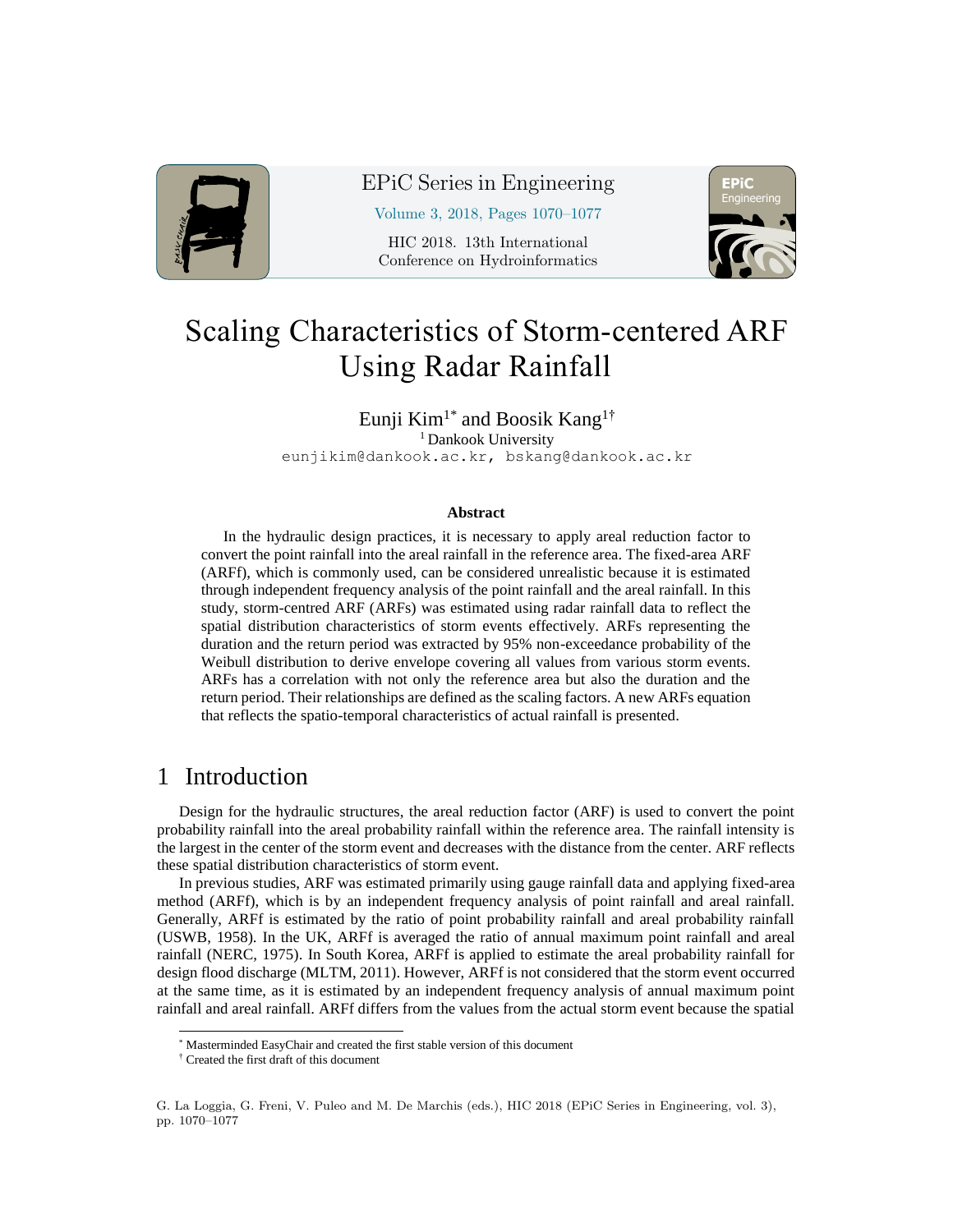distribution of rainfall is not reflected when the density of gauge rainfall station is low. Meanwhile, the storm-centered ARF (ARFs) is the method that estimating by maximum value of synchronized, assuming the center of the storm event is located at the center of the reference area. Estimating ARFs, it is easy to identify the spatial structure of rainfall. In the absence of radar observation systems, gauge rainfall data were used to estimate ARFs (Desbordes et al.,1984; Asquith and Famiglietti, 1999). After the analysis of high-resolution radar images became possible, many researches have been active on estimating ARFs using radar rainfall data (Bacchi and Ranzi, 1996; Durrans et al., (2002); Olivera et al., 2008; Martins et al., 2014; Wright et al., 2014).

In this study, ARFs was estimated using radar rainfall data, which could effectively reflect the spatial distribution characteristics of synchronized storm event. Due to the characteristics of ARFs estimation method, the values estimated from the various storm events were scattered, so ARFs representing the specific duration and return period, was extracted as 95% non-exceedance probability of Weibull distribution. Extracted values are correlated not only to the reference area but also to the duration and the return period, expressed as scaling factors. Using them, a new equation is proposed to estimate ARFs reflecting the spatial and temporal characteristics.

#### 2 Data

Weather radar is a remote sensing equipment that measures and predicts the atmospheric phenomena through clouds and rainfall. It also used to identify rainfall events and their internal structures (Doviak, 1993; Bringi and Chandrasekar, 2001). However, quantitative estimation of rainfall using weather radar is not simple. So the quality control (QC) is carried out to improve the accuracy of rainfall estimation (Smith et al., 1999; Seo and Breidenbach, 1999; Krajewski and Smith, 2002).

The Korea Meteorological Administration (KMA) has operated 11 single-polarity weather radars nationwide. The data produced at each station provides information in limited area, making it difficult to understand the weather condition in large area. So KMA provides the composite radar images every 10 minutes. In this study, the composite radar images of KMA used and ARFs estimated by storm events in the flood season (June to September) during 2007 to 2012.

## 3 Methodology

#### 3.1 Storm-centered ARF

ARFs based on the radar rainfall data is estimated as the ratio of the areal rainfall to point rainfall of the same event. Figure 1 shows the process of the ARFs estimation using radar data.

Generally, the maximum rainfall intensity occurs at the storm center, so the coordinates of the grid where the maximum rainfall occurs are selected as the center of a storm event (Fig. 2). Since it is highly uncertain to assume that the value of the single grid as the central rainfall, so the average value of the central grid and the 8 surrounding grids was determined to the central rainfall value, and it can be considered as the point rainfall of ARFs. To estimate the areal rainfall, the area considering the shape and direction angle of storm was determined as circle or ellipse. In the case of elliptical shape, the directional angle was determined by comparing the skewness in 5 degrees. The ratio of major axis and minor axis of the ellipse is determined from the ratio of 1:1(circular) to 1:15(ellipse) (Fig. 3). The optimal ratio is the ratio when the areal rainfall of 1,250 km2 is the maximum.

ARFs is estimated by dividing the areal average rainfall by the point rainfall, and it can be express as shown in Eq.  $(1)$ .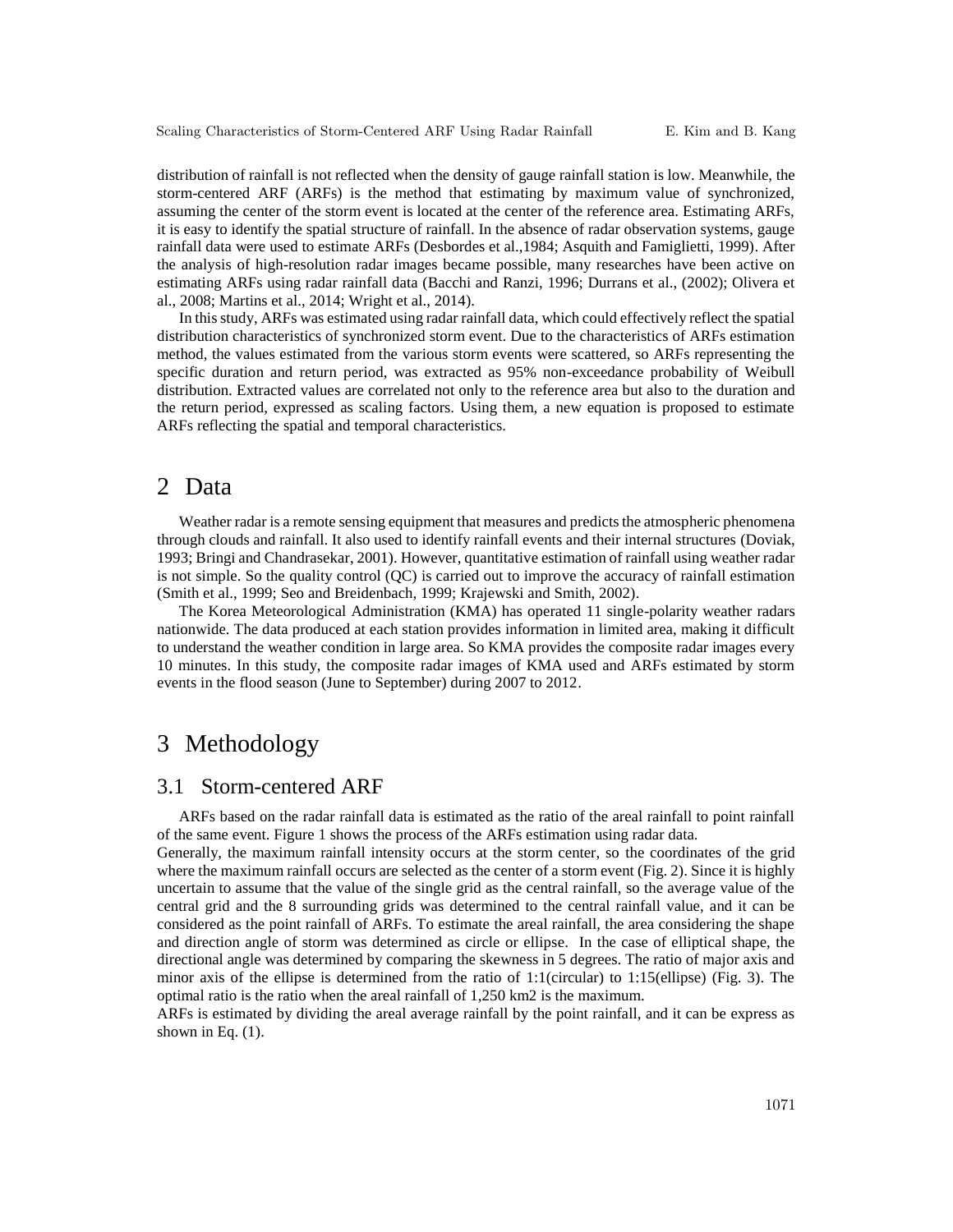Scaling Characteristics of Storm-Centered ARF Using Radar Rainfall E. Kim and B. Kang

$$
ARF_A = \frac{\frac{1}{A} \int_A R_P dA}{R_{P0}} \tag{1}
$$

Where A is the area of rainfall (km<sup>2</sup>), ARF<sub>A</sub> is the ARF of area A, R<sub>P</sub> is the areal rainfall (mm), and RP0 is the point rainfall (mm).



**Figure 1:** Schematic diagram of ARFs estimation using radar data



Figure 2: Conceptual diagram of the storm center using radar image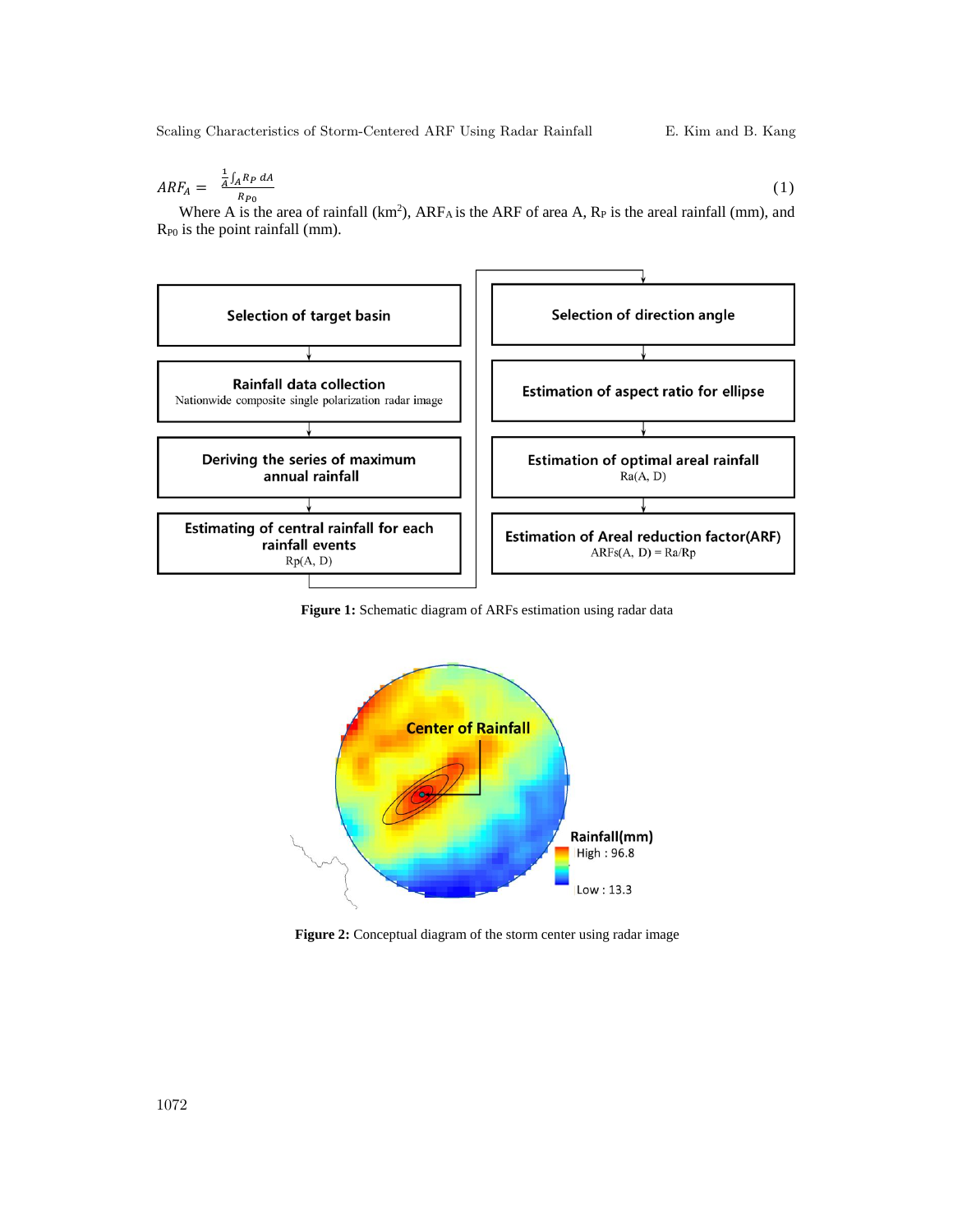

**Figure 3:** Conceptual diagram of the areal rainfall estimation using radar image (elliptical shape)

#### 3.2 Storm-centered ARF

ARFs is estimated as the ratio of the maximum point rainfall to the maximum areal average rainfall of the storm event, so the frequency is not considered. However, it is required to estimate ARF for the return period because the hydrological design frequency is preferentially selected during design flood estimation process of South Korea. As Table 1, the return period of ARFs is classified by the probability rainfall based on [3] using point rainfall of each event.

As values of ARFs are estimated by each storm events, they are scattered by duration and return period. Since the ARFs curve should be in the form of an envelope covering all values, so the probability distribution is applied to select representative ARFs. The modified Weibull distribution is applied to reflect the characteristics of the ARF with the upper limit of 1 and 95% non-exceedance probability is determined as the representative value.

| Duration  | Return period (year) |         |       |       |        |           |
|-----------|----------------------|---------|-------|-------|--------|-----------|
| (hour)    | $0 - 10$             | $10-20$ | 20-50 | 50-80 | 80-100 | Sub total |
|           | 251                  | 174     | 120   | 21    | -      | 566       |
| 3         | 153                  | 105     | 57    | 13    |        | 331       |
| 6         | 63                   | 58      | 36    | 12    |        | 176       |
| 12        | 27                   | 37      | 24    | 26    | 17     | 131       |
| 24        | 29                   | 23      | 29    | 24    |        | 116       |
| Sub total | 523                  | 397     | 266   | 96    | 38     | 320       |

**Table 1:** Classification of storm events by return period and duration (flood season of 2007 to 2012)

#### 4 Result

#### 4.1 ARF curveStorm-centered ARF

ARFs curve based on the radar data is plotted by the duration (1, 3, 6, 12, and 24 hours) and the return period (0-10, 10-20, 20-50, 50-80, and 80-100 years). The regression of the ARFs curve is applied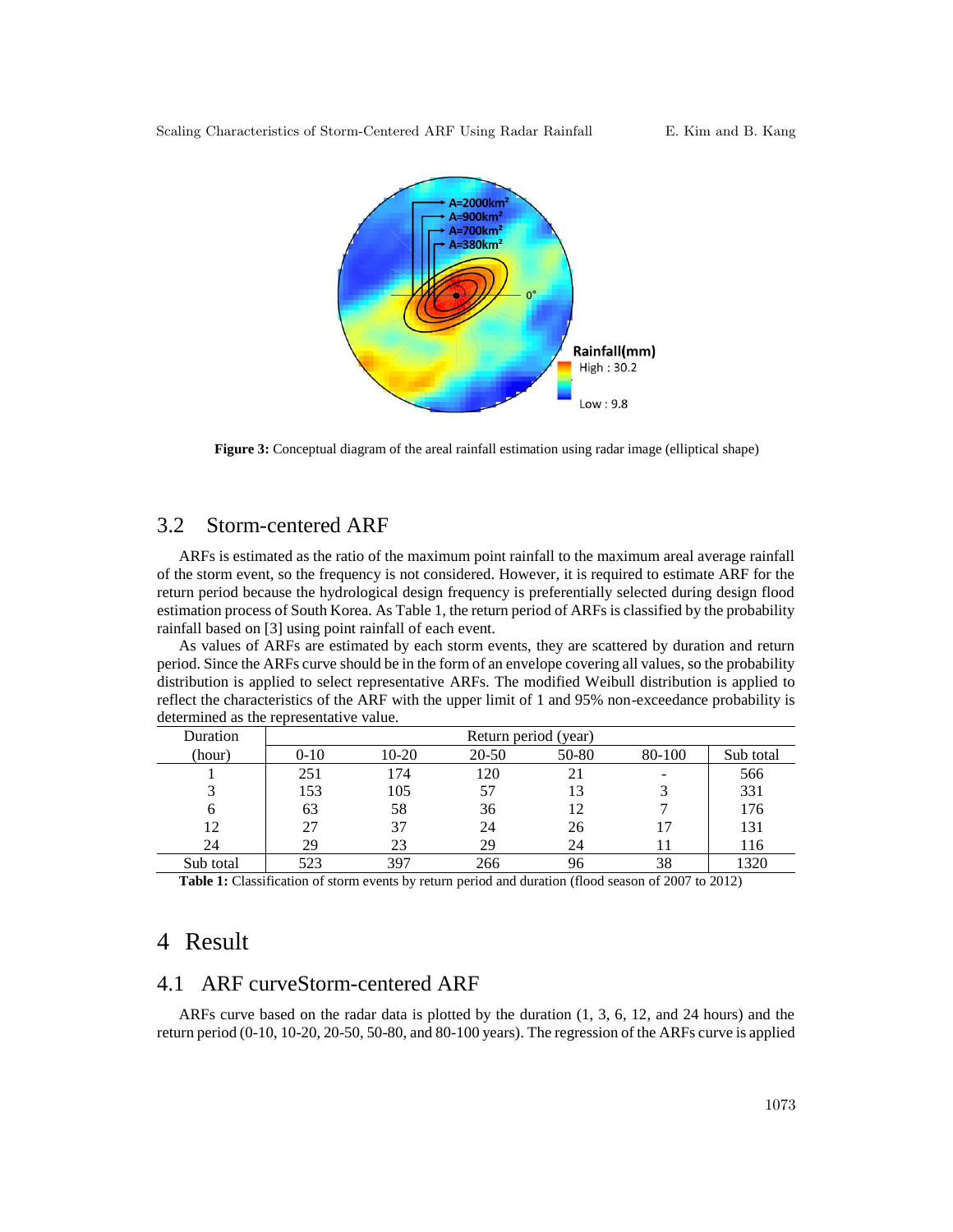the exponential fitting equation [16] which is same as the ARFf curve of South Korea [3]. It is shown in Eq. (2).

 $ARF(A) = 1 - M exp[-(aA<sup>b</sup>)^{-1}]$  $\begin{pmatrix} 2 \end{pmatrix}$ 

where A is the reference area (km2), M, a, and b is regression constants.

ARF curves show the relationship between the ARF and the reference area, and the reduction characteristics differ depending on the duration and the return period (Fig. 4). The relationship between ARFs of the reference area 1,250km2 and the return period is given in Figure 5, and the relationship with the duration is given in Figure 6. ARFs tends to decrease with the return period. In other words, the larger the heavy storm scale, the lower values (Fig. 5). In Figure 6, ARFs increases with the duration and the reduction of 24 hours duration is very small.

These characteristics of ARFs differ with the reference area. The difference was compared using ARFs of 3 hours duration (return period-ARFs) and 10-20 years of return period (duration-ARFs). To compare Figure 5 and Figure 7, the scale characteristics are more apparent in the reference area. Figure 7 shows that the larger the reference area, the greater the decrease in ARFs for storm scales. These scale characteristics are also clearly visible in Figure 8, where the larger the reference area, the greater the rate of increase in ARFs with the duration. In this regard, parameterizing these scale characteristics helps to derive ARF relationship equation more effectively.





#### 4.2 Scaling factor of ARFs

It is already known that ARF increases with duration in many studies (NERC, 1975; Stuwart, 1989; Durrans et al., 2002; Olivera et al., 2008; Allen and DeGaetano, 2005a]. ARFs estimated in this study also showed the same result. As shown in Figure 8, ARFs had spatio-temporal scale characteristics. The slope of the semi-log plot for ARFs and duration is defined as scaling factor θ. It is increased with the reference area, and the slope between the two indices increased with the return period (Fig. 9). The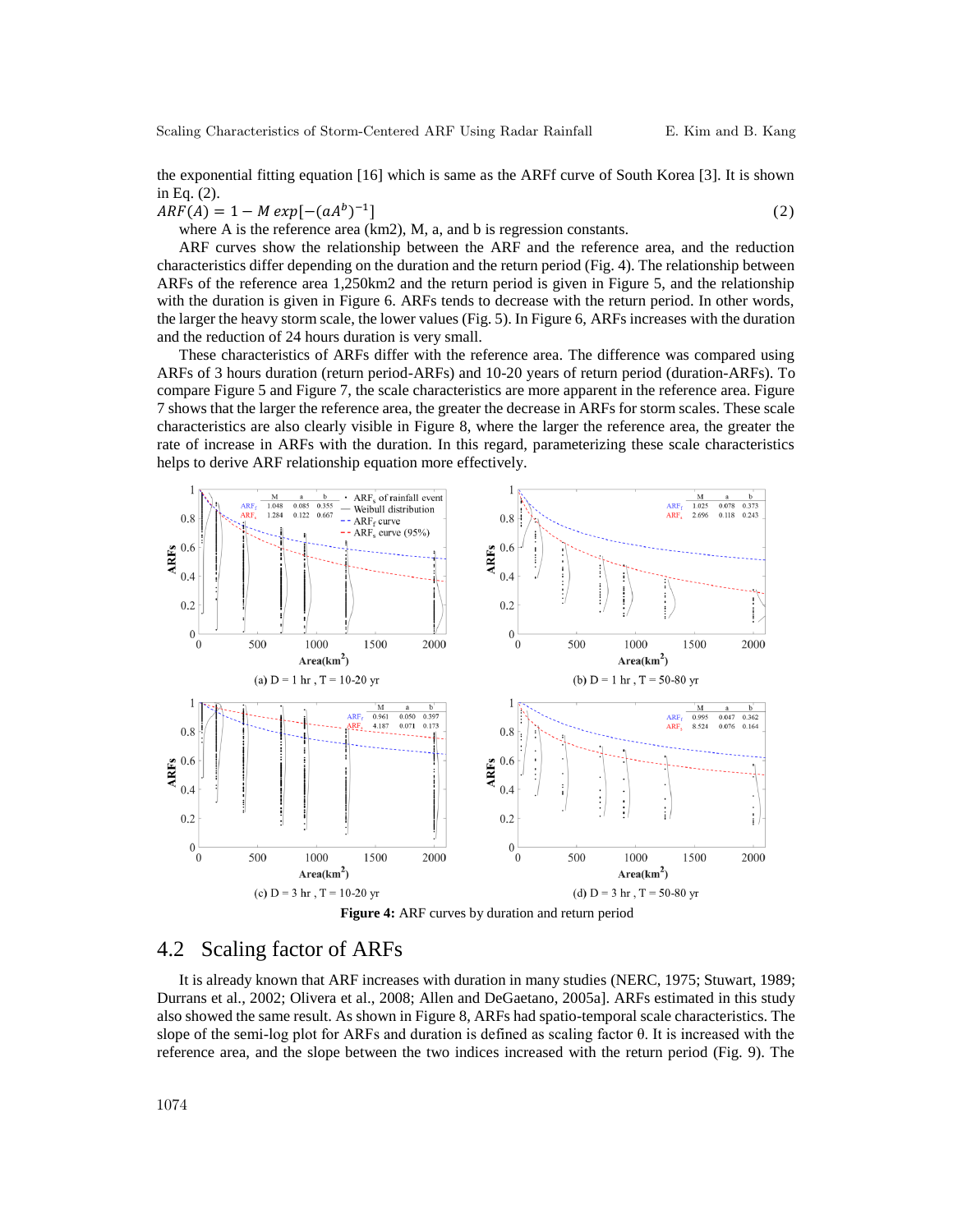slope of  $\theta$  based on the reference area is defined as another scaling factor  $\alpha$  and the relationship with the duration to the return period is shown in Figure 10. Also, the slope of the return period and  $\alpha$  is defined as β. In this case, the scaling factors of 80-100 years of return period are excluded from the compassion because there are no storm events included in that section (Table 1).



## 4.3 ARFs equation

Scaling factors  $\theta$ ,  $\alpha$  and  $\beta$  were defined as coefficient representing the spatio-temporal scale characteristics of ARFs. Using them, we propose a new ARF equation to reflect the spatio-temporal characteristics of storm events.

ARF can be defined as the equation for the duration using  $\theta$  defined in Figure 8, which shows the relationship between duration (D) and ARFs by reference area. It is shown in Eq. (3). In Figure 9,  $\theta$  can be represented using the reference area and  $\alpha$  like Eq. (4). In the same way,  $\alpha$  can be expressed as Eq. (5) using return period (T) and β.

$$
ARF = \theta \ln D + C_1 \tag{3}
$$

$$
\theta = \alpha \ln A + C_2
$$
  
\n
$$
\alpha = \beta \ln T + C_3
$$
\n(4)

Where  $C_1$ ,  $C_2$ , and  $C_3$  are constants. Combining Eq. (3-5), ARF is expressed by Eq. (6).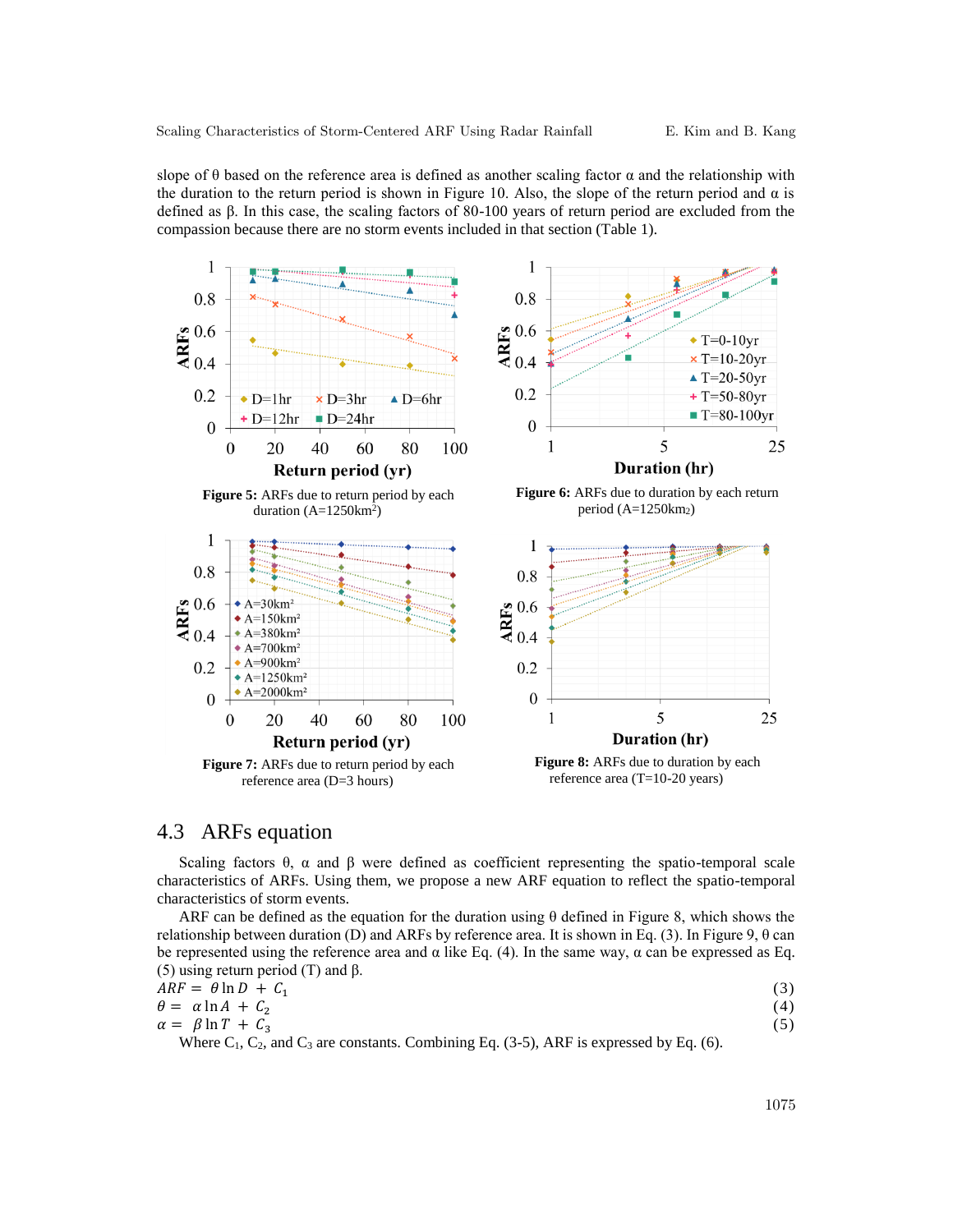Scaling Characteristics of Storm-Centered ARF Using Radar Rainfall E. Kim and B. Kang

 $ARF = \beta (\ln A)(\ln D)(\ln T) + C$  (6)

Where  $\beta$  is the scaling factor of 0.0008 (Fig. 10), and C is a constant that varies with the reference area and duration.

The exponential equation using in South Korea is expressed only for the reference area and the regression constants for ARFf were proposed by duration and return period derived from the frequency analysis (MLTM, 2011). However, ARFs estimated in this study reflects the spatio-temporal characteristics of storm events, so it is not appropriate to apply the same equation of ARFf. Therefore, we defined the scaling factors to parameterize two or more spatio-temporal factors and derived a new equation for the reference area, duration and return period.

The equation reflects spatio-temporal scale characteristics of ARFs and actual rainfall. However, it was difficult to obtain various frequency of rainfall events because of the short period of the radar data (6 years). Especially, as the frequency is low, the number of the rainfall events considered was very small. In future studies, more reliable ARFs and scaling factor will be obtained by adding more storm events of radar data.



**Figure 9:** Scaling factor(θ) for reference area **Figure 10:** Scaling factor(α) for return period

### 5 Conclusion

#### 5.1 ARF curveStorm-centered ARF

To improve the limitation of the fixed-area ARF that has been used in South Korea, we estimated the storm-centered ARF. Using radar data is effective in estimating ARFs and it reflects the spatiotemporal scale characteristics of storm events. Also, a new ARF equation was proposed using not only the reference area but also the duration and the return period. The result of this study can be summarized as follows.

- Radar rainfall data was used to determine the shape and grasp internal structure of the storm. Since the values of ARFs is calculated differently according to the various storm events, the Weibull distribution is applied to select a representative value of the specific duration and return period.
- ARFs decrease with the return period, which means that the larger the storm, the lower ARFs. In addition, ARFs increases with the duration, and when the specific duration is exceeded, the areal reduction property is hardly achieved.